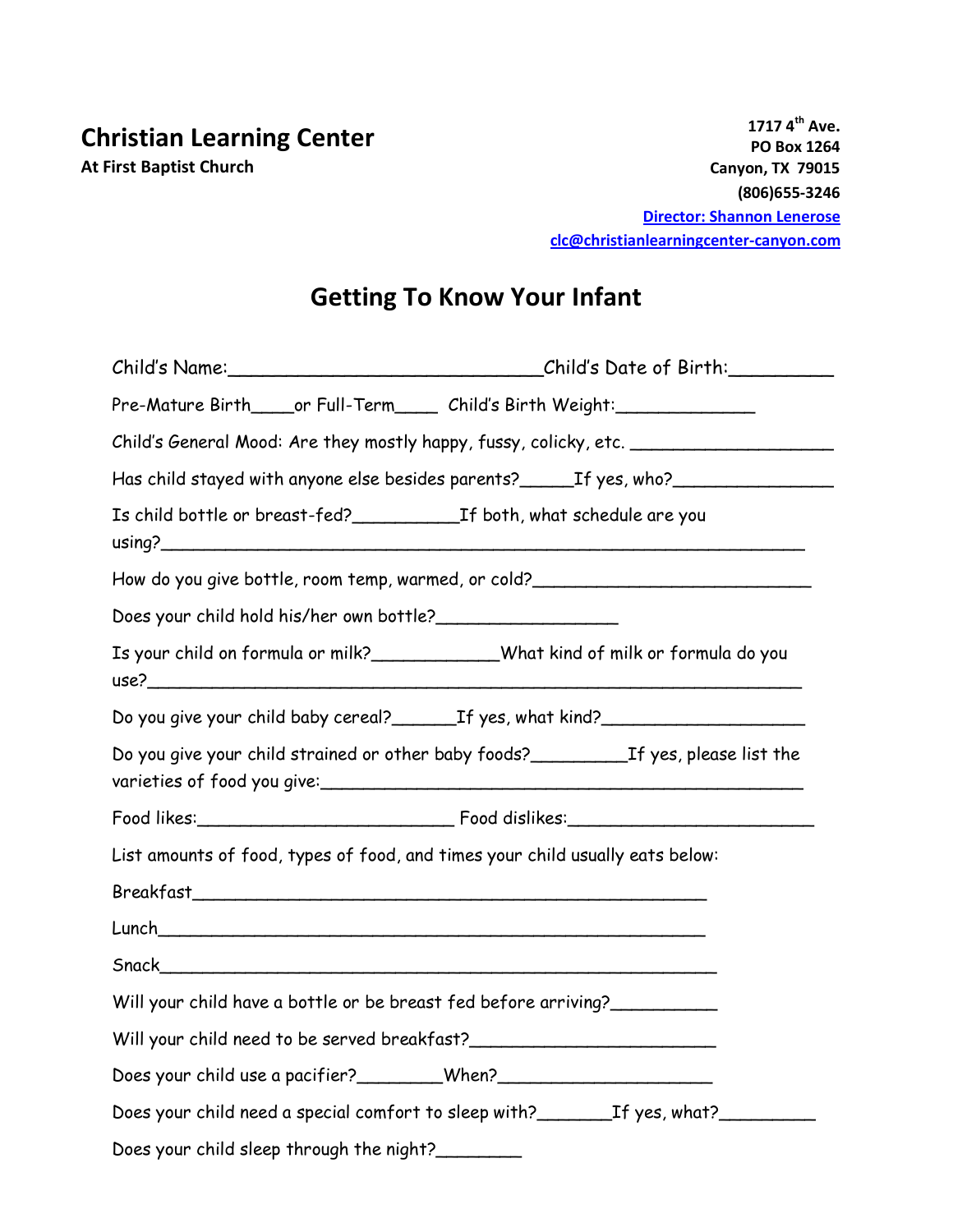If not, how often do they wake and what do you do when they wake—feed, rock, change,  $etc.$ ?

When does your child usually wake in the morning?

When does your child usually nap?\_\_\_\_\_\_\_\_\_\_\_\_\_\_\_\_\_\_\_\_\_\_\_\_\_\_\_\_\_\_\_\_\_\_\_\_\_\_\_\_

Please list any other important information or special instructions on the care of your child below:\_\_\_\_\_\_\_\_\_\_\_\_\_\_\_\_\_\_\_\_\_\_\_\_\_\_\_\_\_\_\_\_\_\_\_\_\_\_\_\_\_\_\_\_\_\_\_\_\_\_\_\_\_\_\_\_\_\_\_\_\_\_\_

 $\overline{\phantom{a}}$  $\overline{\phantom{a}}$  $\overline{\phantom{a}}$  $\overline{\phantom{a}}$ 

 $\overline{\phantom{a}}$ 

## **ABOUT OUR FAMILY:**

|             | Mom | Dad | Step-parent/Other                                                                                                                                                                |
|-------------|-----|-----|----------------------------------------------------------------------------------------------------------------------------------------------------------------------------------|
| Name:       |     |     |                                                                                                                                                                                  |
| Occupation: |     |     |                                                                                                                                                                                  |
| Employer:   |     |     |                                                                                                                                                                                  |
|             |     |     |                                                                                                                                                                                  |
|             |     |     | Three wishes I have for my child are: 1.                                                                                                                                         |
|             |     |     | $2.$ $3.$                                                                                                                                                                        |
|             |     |     | Please list past child-care arrangements and your child's reaction and adjustment to the setting:                                                                                |
|             |     |     |                                                                                                                                                                                  |
|             |     |     | How does your child customarily react when separating from you?<br>The value of the value of the value of the value of the value of the value of the value of the value of the v |
|             |     |     |                                                                                                                                                                                  |
|             |     |     |                                                                                                                                                                                  |